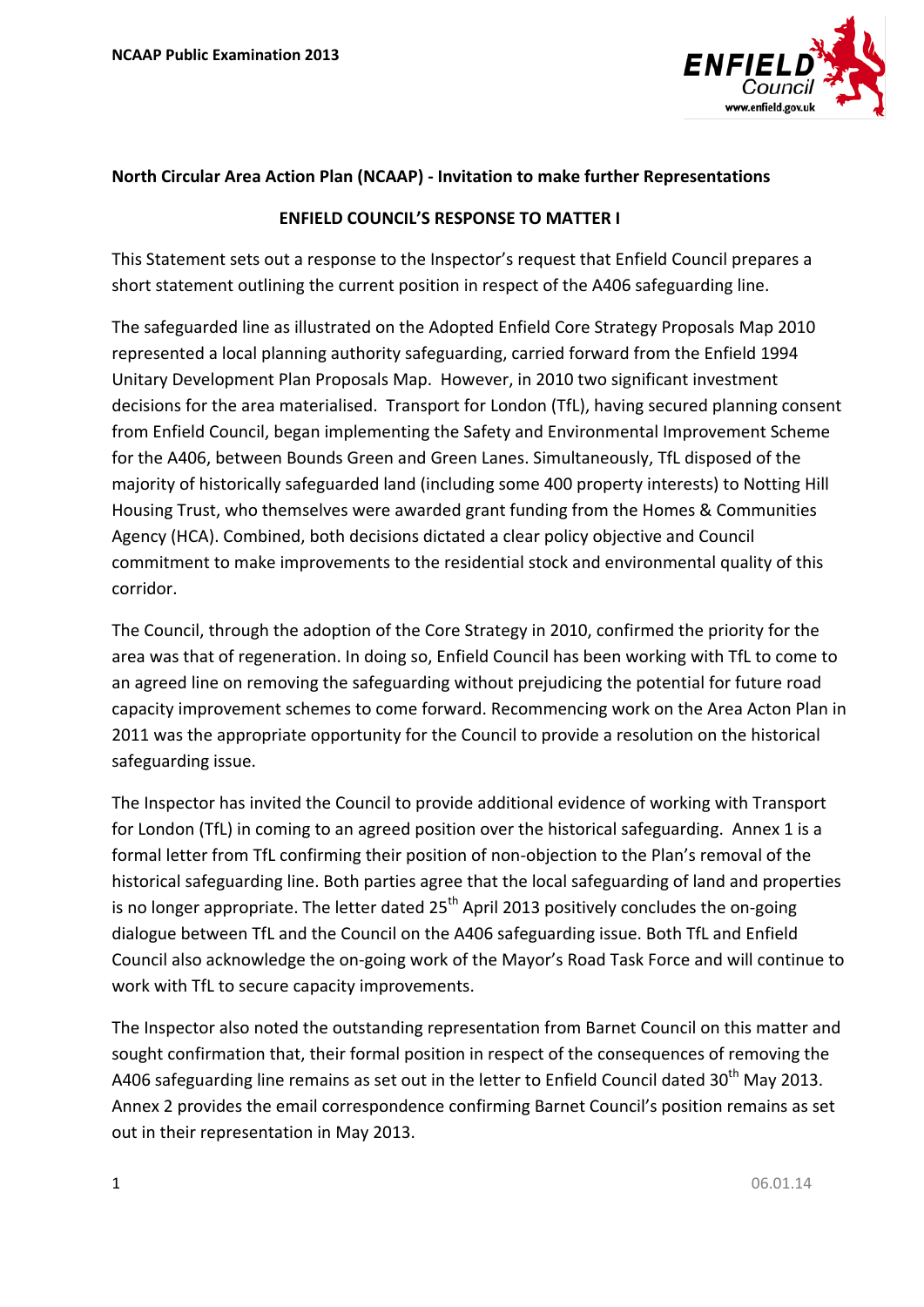# **Transport for London**



**Rob Leak Chief Executive** London Borough of Enfield Civic Centre, Silver Street Post Code Enfield ENI 3XY

**Transport for London Planning Directorate** 

10th Floor, Windsor House 42-50 Victoria Street **London SWIH OTL** www.tfl.gov.uk

25th April 2013

Dear Rob

TfL - London Borough of Enfield Meeting (6 March 2013)

Many thanks for hosting our meeting last week. I found the 'Enfield tour' and discussions very informative. It was particularly useful to see first hand the completed North Circular Road scheme at Bounds Green and scale of the regeneration proposed for the Meridian Water site. I look forward to continuing with this productive dialogue.

### North Circular Road (A406) - Bounds Green

I appreciate the rationale for removing the existing safeguarding to allow development along stretches of the road at Bounds Green which is clearly needed. From what I saw on the tour. I agree that it is important to end the planning blight that has adversely impacted on the area.

Joanne Woodward summarised the position on the North Circular Area Action Plan and the fact that their existing planning applications from the Notting hill Housing Trust that need to be determined. We will not object to the Area Action Plan or these applications. However, we are reviewing the role of roads such as the North Circular Road as part of the Roads Taskforce and a report will be published in June. If this report has significant implications for the NCR we will discuss this with your officers in advance of publication.



**MAYOR OF LONDON**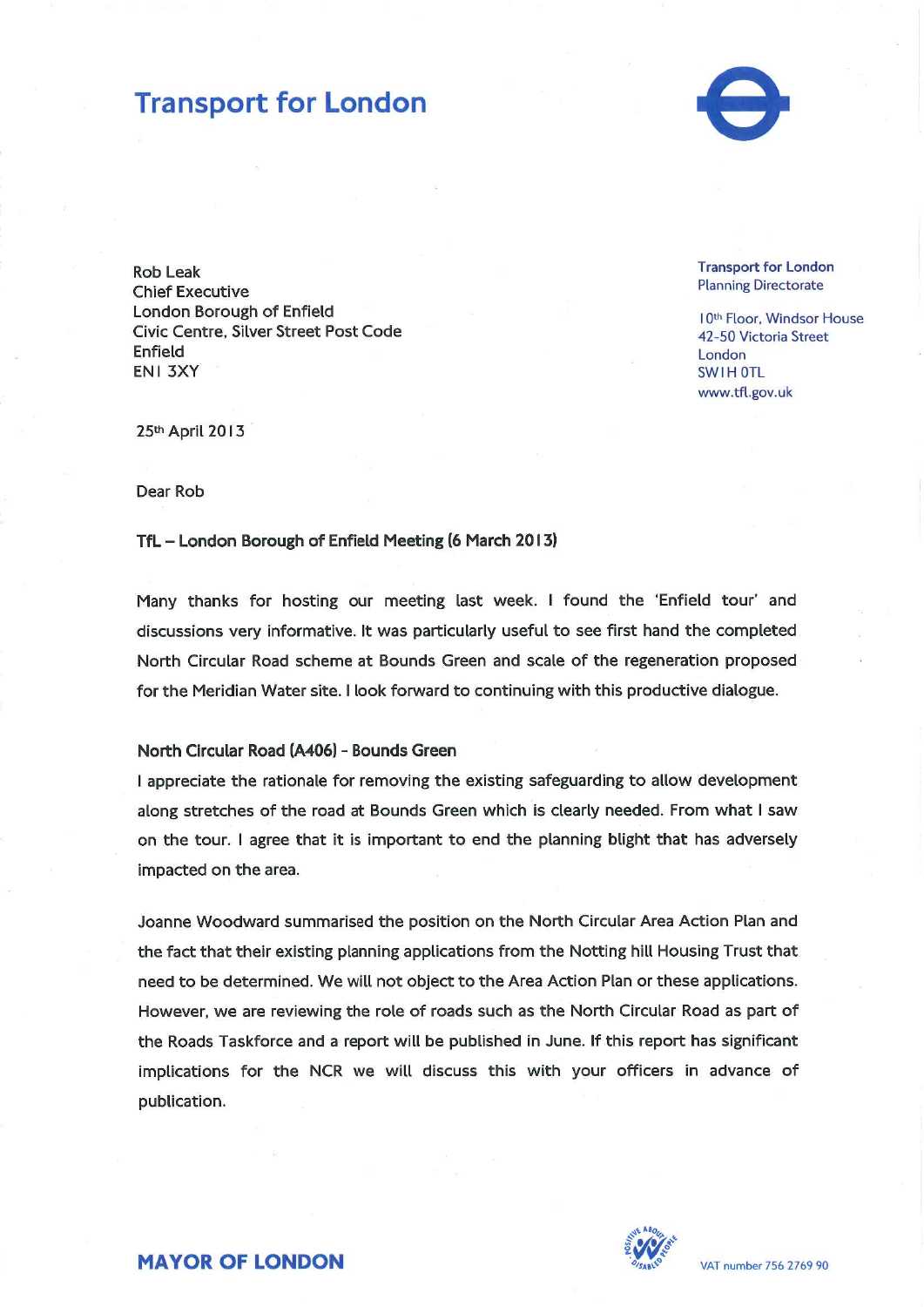### **Meridian Water**

TfL are committed to working with you to unlock the undoubted potential at Meridian Water site. It was very useful to see the sheer size of the site first hand. Clearly, there is a long history of industrial use of the land and waterways and the proposals for transformation into a business environment and a new sustainable community are impressive. I agree that the link to Edmonton Green shopping centre would be important to establish and was interested to her your ideas concerning a guided busway along the existing corridor link provided by the removed railway line. Clearly, the link also has much potential including options for walking and cycling and it might be worth considering working up a proposal on this, taking account of the recently published Mayor's Vision for Cycling.

### **Angel Road Station**

It was useful, albeit somewhat depressing, to go and see the station environment at Angel Road. The good news is that the additional funding required for extending the line from Tottenham Hale to Angel Road looks very promising. TfL fully supports your aspirations both in upgrading the station and the development of infrastructure to support a new 4 trains per hour service from the station meaning that trains actually stop. As mentioned, I was surprised that the existing proposals for the National Grid site had not proposed locating more of the residential units closer to the Station and suggest this is looked at when the design is next reviewed.

Sorry that time did not permit the visit to the Northern Gateway Access Road (NGAR) site at Mollison Avenue. I understand Alex Williams has a regular catch up meeting organised with lan Davis and they have agreed to visit the location as part of the next meeting.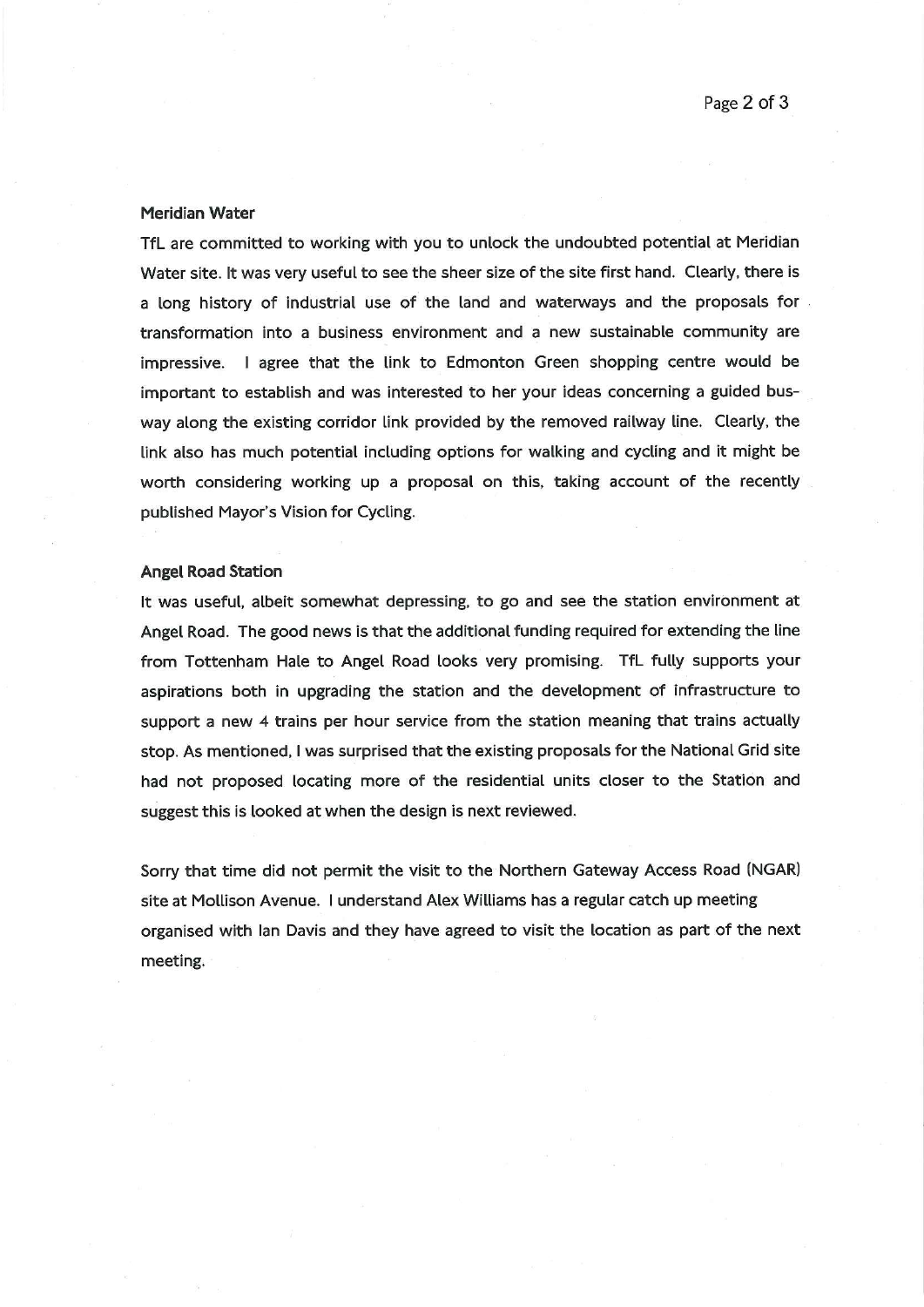Once again, thank you for the meeting and most informative tour that truly gave an insight into your aspirations to regenerate Enfield. I very much look forward to working with you in the future.

Yours sincerely

 $\overline{\mathsf{Y}}$ 

Michèle Dix TfL, Managing Director Planning

 $c.c.$ 

Victoria Hills lan Davis **Neil Rousell** Martin Scholar **Alex Williams** 

GLA, Head of Transport **Director of Environment** Director of Regeneration, Leisure and Culture GLA, Strategic Planning Manager (Frameworks) TfL, Director of Borough Planning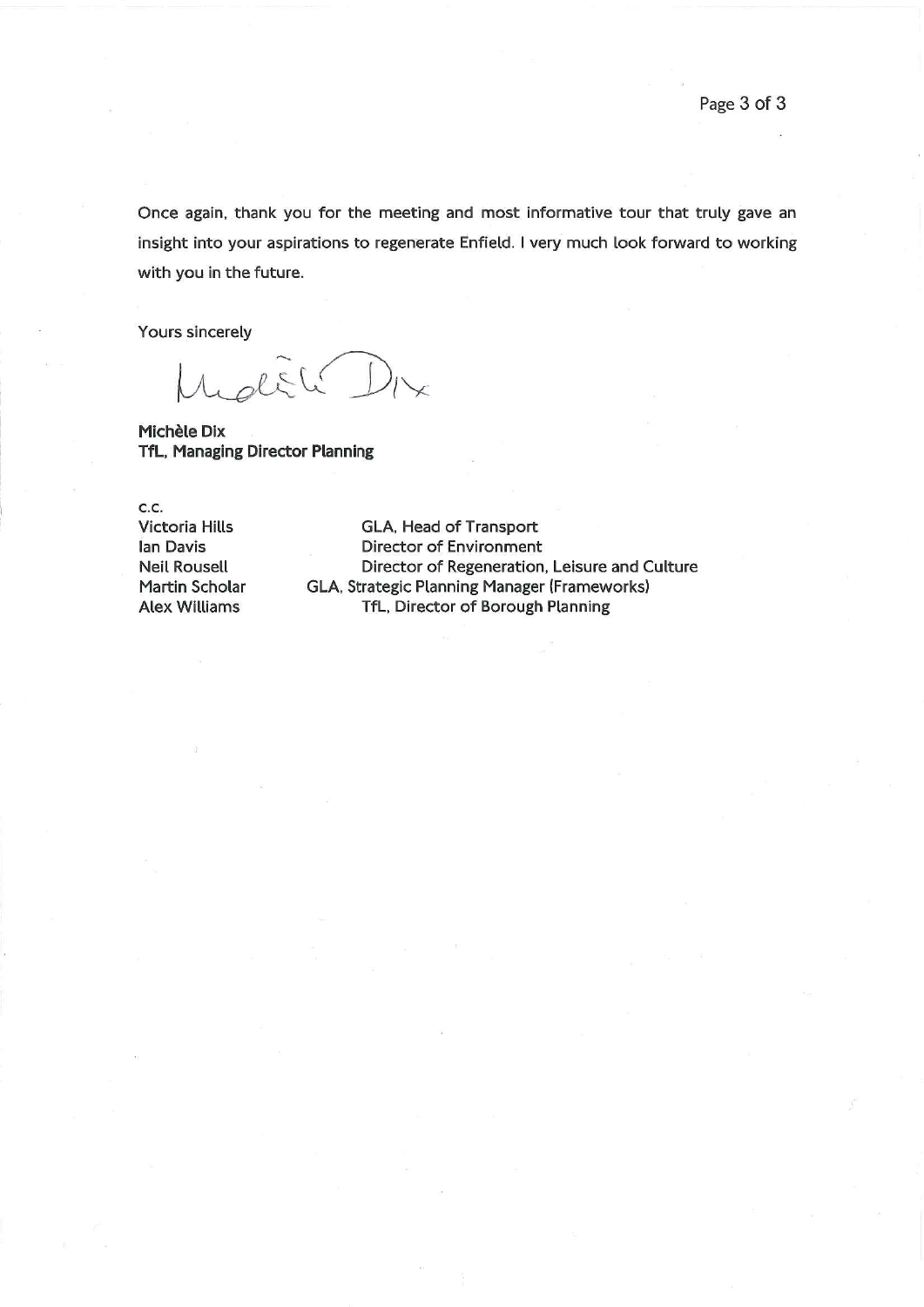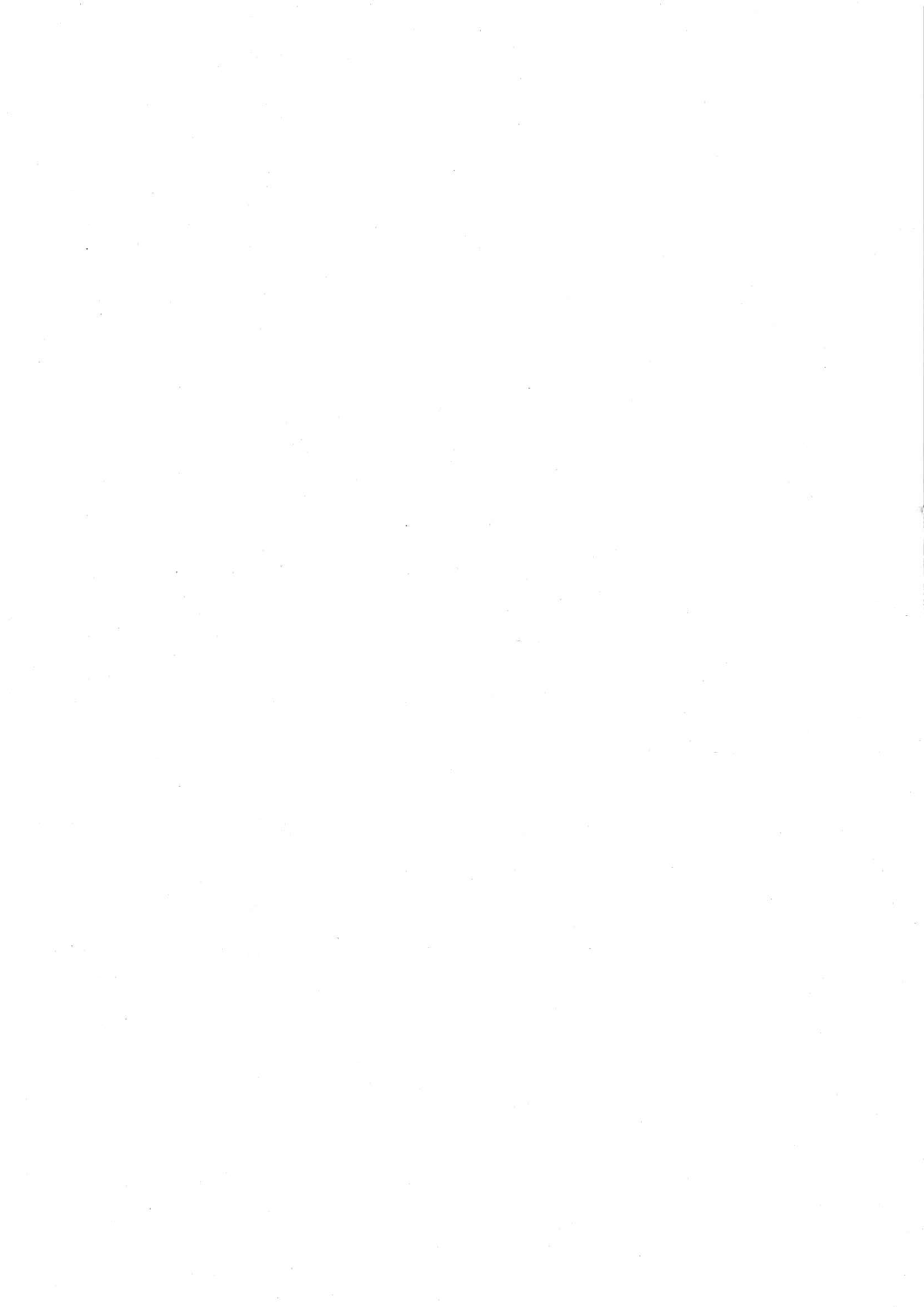#### Dear Neeru

Yes I can confirm the issues as set out in our letter of May 2013 still stand.

Regards

Mike

**From:** Neeru Kareer [mailto:Neeru.Kareer@enfield.gov.uk] **Sent:** 30 December 2013 12:30 **To:** Carless, Mike **Subject:** FW: NCAAP [SEC=UNCLASSIFIED] **Importance:** High

Classification: UNCLASSIFIED

Classification: UNCLASSIFIED

Dear Mike

I am project lead on Enfield's North Circular Area Action Plan , working with Joanne Woodward.

The Council recently held the hearing session into the examination of the AAP. The Inspector raised a couple of additional areas where he seeks clarification. Please could you write to confirm the representation (as attached) still stands as at May 2013, I would assume it does. I suspect the Inspector seeks this confirmation on Barnet's representation because the issues relate to A406, School Places and DTC, and these were the key matters under discussion at examination. The Inspector has given a deadline of the  $10<sup>th</sup>$  January 2014, please let me know if that will be a problem given the holidays.

"i) Request that Enfield Council prepares a short statement outlining the current position in respect of the A406 safeguarding line. The Inspector invited the Council to provide additional evidence of working with Transport for London in coming to an agreed position over the historical safeguarding. He also noted the outstanding representation from Barnet Council on this matter and sought confirmation that, their formal position in respect of the consequences of removing the A406 safeguarding line, remains as set out in the letter to Enfield Council dated 30th May 2013".

Thank you in advance and please call should you wish to discuss.

Best regards Neeru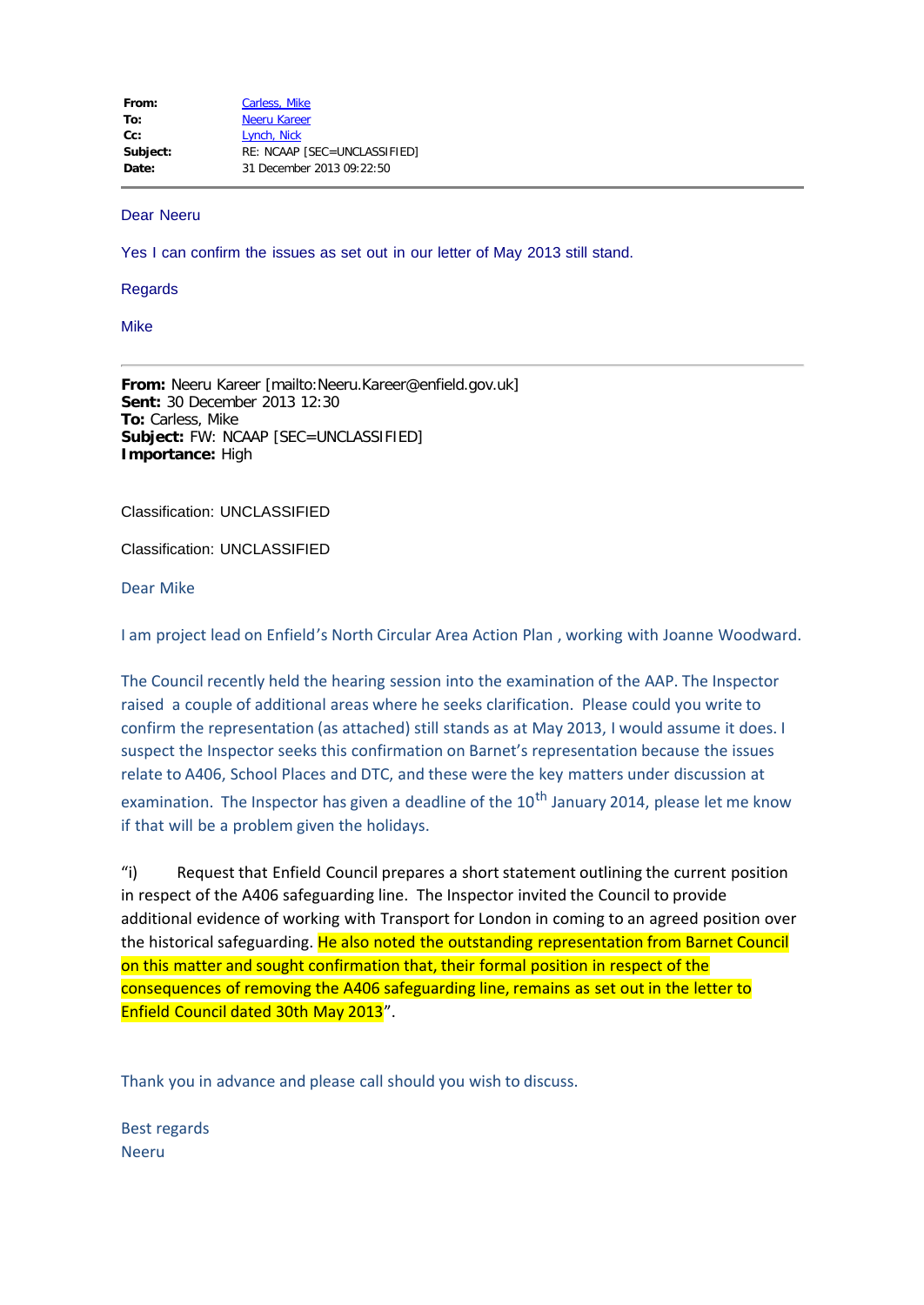Miss Neeru Kareer BA (Hons) MSc MRTPI Regeneration, Planning & Economic Development

Direct Line: 020 8379 1634 Mob: 07795 518 458

**From:** Joanne Woodward **Sent:** 10 June 2013 17:33 **To:** Neeru Kareer; Natalie Broughton **Subject:** FW: NCAAP [SEC=UNCLASSIFIED]

Classification: UNCLASSIFIED

just in case you haven't seen this via another route

**From:** Carless, Mike [mailto: Mike.Carless@Barnet.gov.uk] **Sent:** 30 May 2013 14:20 **To:** Joanne Woodward; LocalPlan **Cc:** Cowie, Martin; Lynch, Nick; Bartlett, Mervyn **Subject:** NCAAP

Dear Joanne/policy team

Please see Barnet's response to the submission draft AAP attached. Apologies for missing the deadline by a day.

Regards

mike

**Mike Carless Principal Planner, Planning Policy Development Regulatory Services** Please note I work Tuesday to Friday. London Borough of Barnet, Building 4, North London Business Park, Oakleigh Road South, London, N11 1NP Tel: 0208 359 4657

This email and any attachments to it are intended solely for the individual to whom it is addressed. It may contain sensitive or confidential material and should be handled accordingly. However, it is recognised that, as an intended recipient of this email, you may wish to share it with those who have a legitimate interest in the contents.

If you have received this email in error and you are not the intended recipient you must not disclose, distribute, copy or print any of the information contained or attached within it, all copies must be deleted from your system. Please notify the sender immediately.

Whilst we take reasonable steps to identify software viruses, any attachments to this email may contain viruses which our anti-virus software has failed to identify. No liability can be accepted, and you should therefore carry out your own anti-virus checks before opening any documents.

Please note: Information contained in this e-mail may be subject to public disclosure